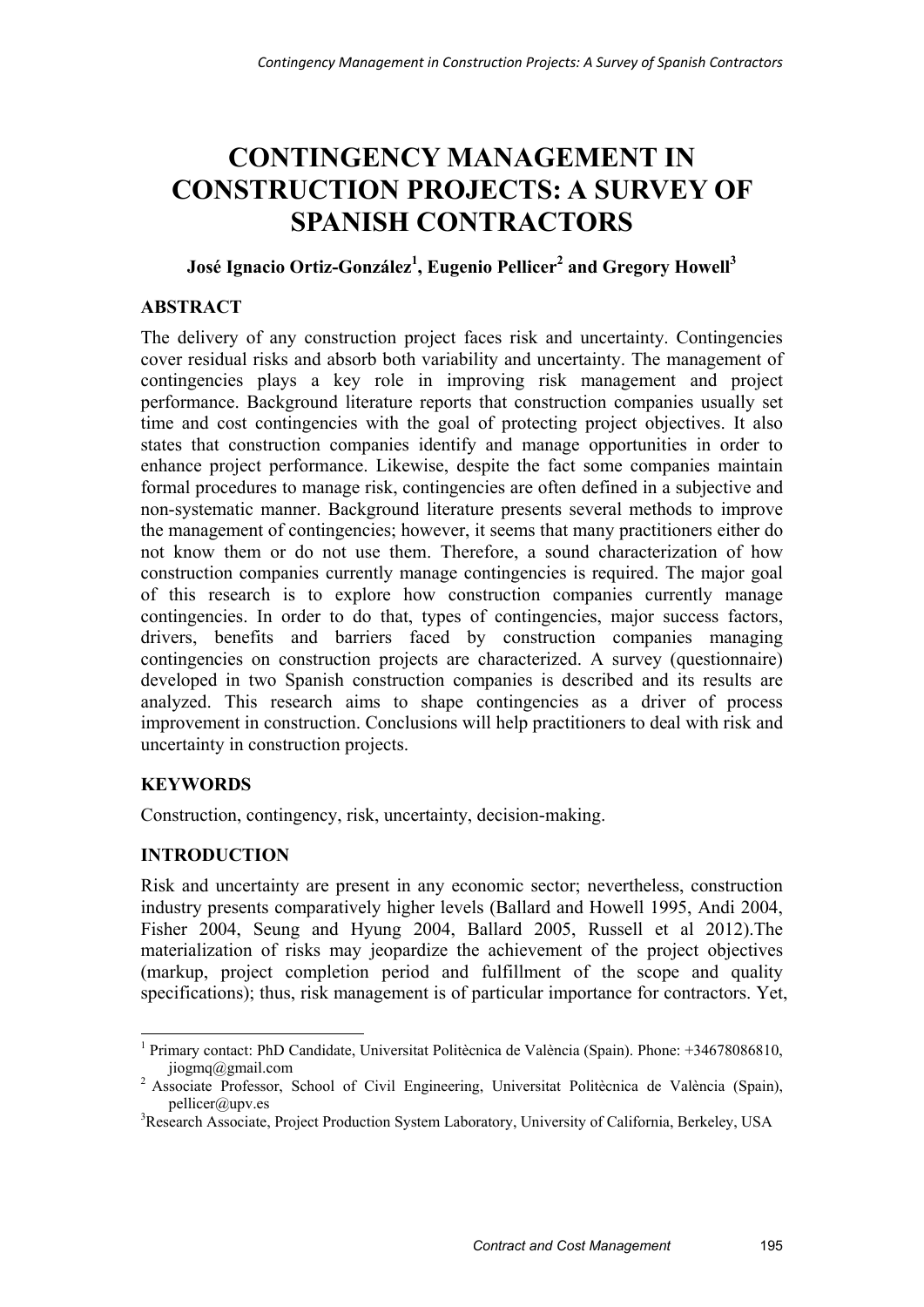certain risks have always to be accepted: those risks that have not been identified (unknowns-unknowns) and the residual risks remaining after partially accept, transfer, mitigate or avoid the ones that had been identified (known-unknowns).

Construction companies establish contingencies (money, time, resources such as raw materials, man-hours, machine-hours, space, and scope and quality specifications) in order to hedge or absorb risks whose materialization might jeopardize the achievement of project´s objectives. Thus, contingencies are an essential factor of both risk management and project success (Ford 2002, Howell 2012). Contingencies also play a role in continuous improvement strategies of construction companies (Russell et al 2012). Indeed, contingencies can become drivers of continuous improvement, sources of challenge and learning, target conditions whose achievement would necessarily imply process improvement. The operational advantages of contingencies (buffers) are understood if they are too big, improvement may appear to be unnecessary (Rother 2010, Howell and Ballard 1996)*.* 

To optimize contingencies management is, then, a major goal. "*Without empirical work explaining what actually happens in practice, which would guide or justify the development of a new approach, the vicious circle seems inevitable. Our ability to prescribe improvements (e.g., analytical models) is dependent on our ability to precisely describe reality"* (Laryea and Hughes 2011)*.* However, it is worth highlighting that the bulk of studies into contingencies that have been analyzed depict formal or analytically derived models, without taking into account empirical information regarding how construction companies really manage contingencies.

Thus, the major goal of this research is to explore how construction companies currently manage contingencies, particularly during the construction phase of a project. For this purpose, a review of the literature on the characteristic attributes of contingencies and on the different management models proposed by several authors was conducted. This review identifies variables in order to build a questionnaire survey that will be address key aspects and attributes, challenging related ideas provided by literature.

#### **LITERATURE REVIEW**

Construction literature includes references to and definition of contingencies; most refer to the nature of the resource that provides the contingency (time, money, capacity, or inventories) and to its instrumental aims (to absorb uncertainty and variation, to hedge risks) or to its finalist objective (to protect certain project objectives) (Querns 1989, Günhan and Arditi 2007, Barraza 2011).

Different authors categorize contingencies according to various other criteria. In terms of the nature of the resource that conforms it, there are time contingencies (buffers) that project schedules often include to prevent project completion delays (Leach 2003, Barraza 2011), material stockpile buffers and work in process buffers are set to protect projects from the negative impact of variability (González et al. 2011, Espino et al. 2012), capacity buffers –manpower, tools, equipment–(Alves and Tommelein 2004, González, Alarcón and Molenaar 2009) and plan buffers (inventories of workable assignments) (Ballard and Howell 1995). There are also scope and quality contingencies, described by Godfrey (2004) as "tolerance in the specification".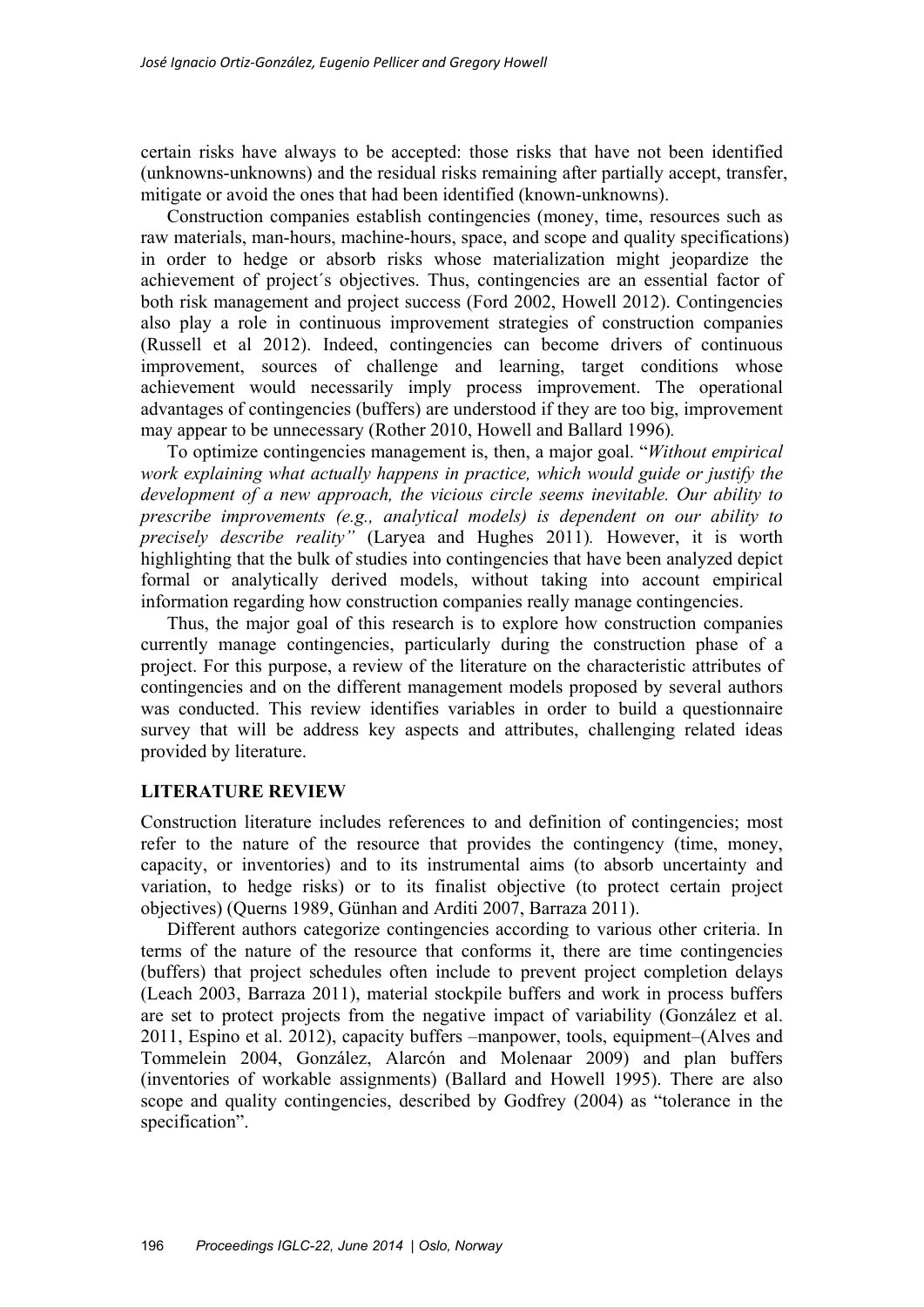The term contingency, used in this document in a generic manner, is mainly employed by a number of authors to describe the amounts of money that budgets often include in order to prevent cost overruns related to unforeseen, unexpected or underestimated events (Querns 1989, Smith and Bohn 1999, Baccarini 2004, Günhan and Arditi 2007).

In the light of project phases, contractors both set contingencies during bidding processes (Smith and Bohn 1999, Laryea and Hughes 2011) and set and/or manage them during the construction phase. Even so there are few studies focused on contingency management during construction. Most of these studies are related to inventories buffers, time buffers, or capacity buffers. However, certain authors focus on the importance of a dynamic management system of contingencies throughout the work, including time and cost contingencies that have been set at early stages (Xie, Abourizk and Zou 2012).

The concept of risk is usually approached in literature with a negative tone, as a synonym for a threat. However, Cabano (2004) points out that the term risk may also imply opportunities. The definition of risk included in PMBOK (PMI, 2013) expresses both aspects too. Rooke, Seymour and Fellows (2004) state that construction companies usually plan their claims during the bidding process when they identify opportunities as lower bids: these price reductions could be seen as contingencies, whose aim is to seize opportunities. That is why these kinds of contingencies would be negative. They lead to a decrease in prices in the short term and plan on later gains.

Contingencies are a tool to manage project objectives in an uncertain environment. If those risks were realized, they could jeopardize project objectives (Godfrey 2004). Furthermore, Russell et al. (2012) state that to identify root causes of contingencies might contribute to process improvement; this strengthens the role of contingencies within the implementation of continuous improvement systems, particularly Lean Construction.

The literature also provides many references on contingencies applied in estimating project costs and duration. However, references on methodologies for managing inventories and capacity buffers are limited. References on methodologies for managing scope and quality contingencies were not found by the authors. Most of the contingencies management methods are focusing on the initial estimation of time and cost contingencies. Moselhi (1997) describes two main groups of methods: deterministic and probabilistic. The most basic deterministic method consists on estimating a general percentage to include in the budget or the schedule (Baccarini 2004, Barraza 2011); along this line, additional methods are based on identifying risks and allocating them in a itemized way of time and money to cover them (Anderson, Mukherjee and Onder 2010). Baccarini (2004) highlights that, in both methods, contingencies are calculated in a subjective way, typically derived from intuition, past experience and historical data; he also considers that this approach is arbitrary and unscientific, and a reason why so many projects are over budget. It is on this premise that a number of non-deterministic but probabilistic, formal, analytically derived methods arise in order to overcome the constraints of deterministic methods (Moselhi 1997).

Nonetheless, certain authors highlight that construction companies seldom use those formal methods: they do not even know them. Smith and Bohn (1999) describe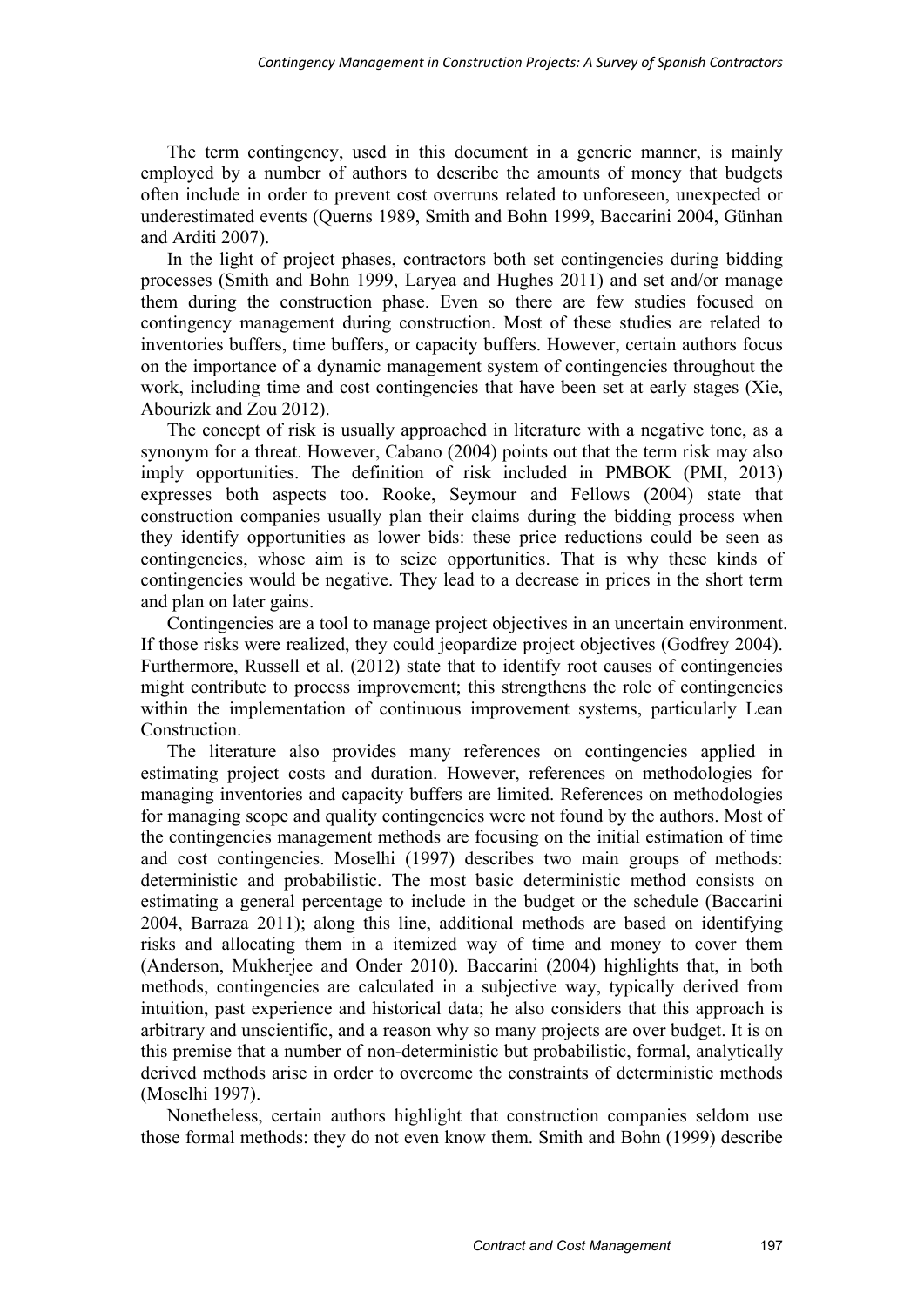the main formal methods existing at that time and criticize how complex is to apply them. Barraza (2011) considers that complexity is the major reason why companies hardly use formal methods. González, Alarcón and Molenaar (2009) and González et al. (2011) reckon that empirical evidences of the actual practice of construction companies are limited; jointly with Ford (2002) and Laryea and Hughes (2011), they also consider that formal methods are overly theoretical and hard to be applied. Ford (2002) shows that empirical studies about construction phase are even more limited; this is one of the major gaps of the current knowledge on how construction companies manage contingencies. Along this line, Ford (2002) and Laryea and Hughes (2011) state that construction companies do not use analytically derived methods because they have not been developed taking into account the actual practices of these firms.

Ford (2002) and Laryea and Hughes (2011) conducted two of the rare studies focused on how construction companies actually manage contingencies. The major findings of Ford (2002) are: decision-makers do not use formal models to manage contingencies; clearly defined contingency management procedures are not found; project management tools are not used to manage contingencies; practice of contingencies management are not documented or shared; decision-makers usually hide contingencies to avoid them to be used by others; contingency management is mainly performed in the mind of managers, who make decisions based on experience, judgment and "gut feel"; and informants indicated that they intentionally keep contingency management hidden to retain control of contingency funds.

Smith and Bohn (1999) say that construction companies are reluctant to account for the cost of risk in their bidding price (i.e. they are reluctant to include cost contingencies) to remain competitive. Laryea and Hughes (2011) analyzed two entire tender processes of two different companies. They also state that bids often do not price risks (i.e. bids do not include cost contingencies). However, one of the major findings of their study was that both companies estimate three different tiers of risk apportionment in bids (i.e. three different tiers of cost contingencies). Tier 1 describes the intuitive risk allowances allocated by estimators in the tender program and price to compensate for inaccuracies and errors in the estimates. Tier 2 is related to the risk allowance included by bid teams in bids for the identified risk of a project. Finally, tier 3 consists of a residual risk allowance that firm´s management includes in the bid.

Regarding the role of contingencies in process improvement, Ballard (2005) states that buffers allow learning and enable experimentation without the risk of commercial failure. Yet, Howell (2012) sounds a note of caution. In his view, reducing contingency may be an easy path to improvement but only for a while. Competition will soon squeeze contingency and then improvement will require more innovative or radical innovations. And further, reducing contingency makes organizations less resilient.

This literature reviews the basis for determining research variables. According to this review, few studies have addressed, from an integral and dynamic viewpoint, the management of contingencies. The vast majority of contingencies management methods that have been proposed in recent years are analytically derived and not on a sound and empirical basis. There are few studies tackling current practices of contractors during the construction phase, none of them is based on the Spanish scenario. These current models are seldom used because of their theoretical nature and complexity. Therefore, the aim of this research is to help explain the process of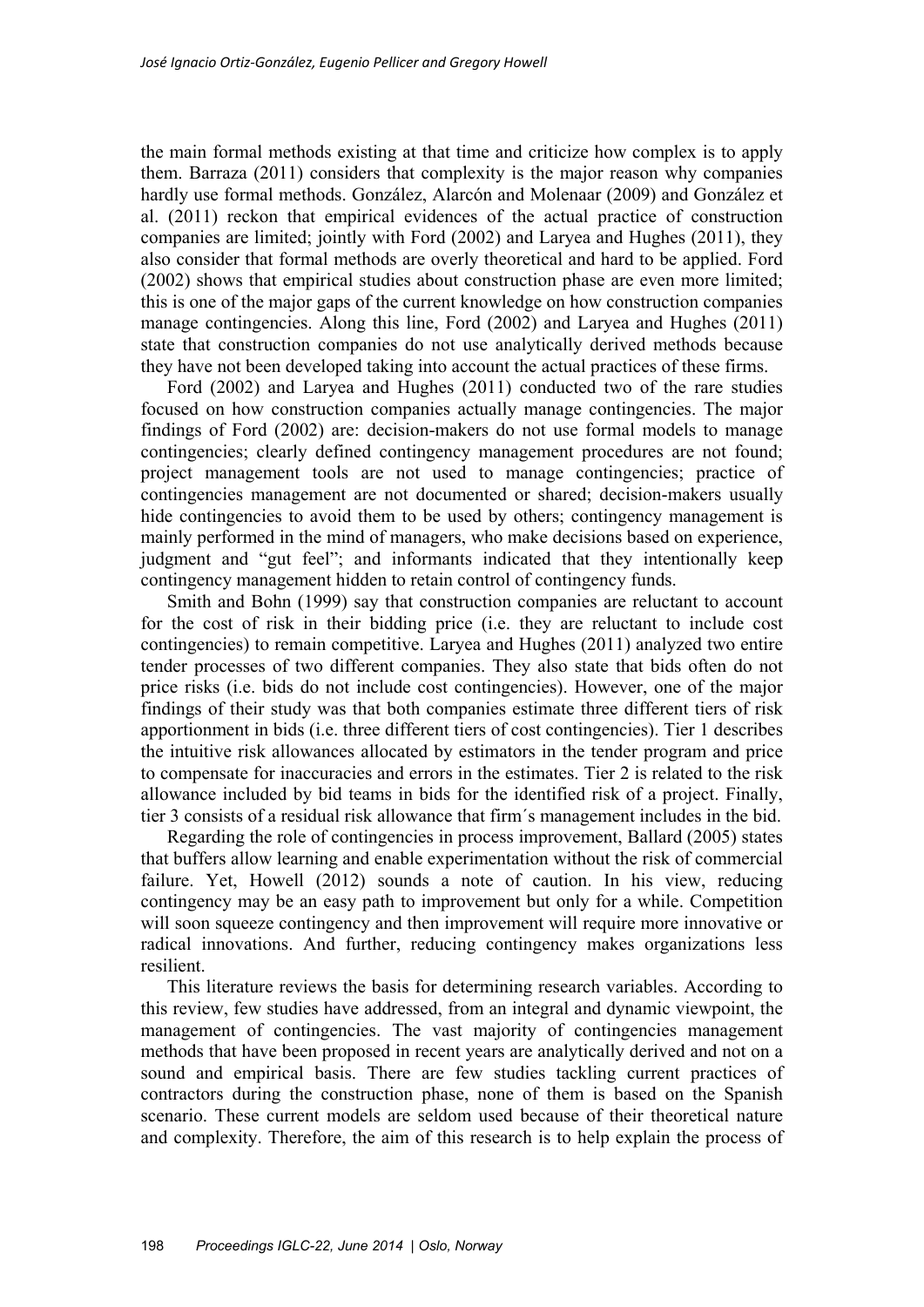management of contingencies on construction companies, specifically on the construction phase of a project. Hopefully, conclusions of such research would foster more handy approaches.

### **RESEARCH METHOD**

This research is developed in two phases. The first phase, described in this paper, can be deemed as exploratory: it does not aim to generalize but to move towards a phenomenon. It consists on a sound and extensive literature review and a survey (questionnaire) of two Spanish construction firms. Several types of questions were employed in the questionnaire; they required the use of different levels of measurement according to the type of variable: categorical or interval. For all of them relative frequency was computed. The questionnaire is shown in the Appendix of this paper. The survey addresses key aspects and attributes, challenging related ideas provided by literature. The target of the first phase is to determine the protocol of the second phase. The second phase aims to obtain more extensive and in-depth qualitative data from site managers and business managers.

Ford (2002) highlights that decision-making processes on contingencies are developed individually, not working in a team. The decision-maker often is the site manager; that is why our survey is devised to collect information about site manager´s practices on different aspect of project management (i.e. context) and on the main attributes of the concept of contingency. Nevertheless, for the purpose of contrasting information, two different questionnaires are developed: one for site managers, and another one for other technical staff members. Basically questions of the two questionnaires are alike; the difference is that site managers are asked to state what they do, while the other respondents are asked to state what they believe site managers do. In order to ensure that survey questions are intelligible, easy to respond, and lacking ambiguity, a pilot study is conducted on the initial version of questionnaires (Fellows and Liu 2008). This pilot study counts on the collaboration of an additional Spanish construction company, different from the two that are surveyed.

Once the pilot study is concluded, the survey starts. The first five questions of the questionnaire are closed-questions, asking for demographic data: experience within the sector, academic background, time of service in both the company and the current job and current position (foreman, supervisor, site manager, project manager, program manager, estimator, procurement department staff member, commercial manager or senior management). Depending on the response to the last question, the on-line system directs the respondent to one of the two questionnaires, consisting of 10 additional questions. The questions (variables) analyzed in the second part of the questionnaire are:

- Do firms have clear and explicit procedures to manage risk and uncertainty? (Godfrey 2004, PMI 2013).
- Are budgets and schedules usual tools for project management? (Ford 2002, Leach 2003, Laryea and Hughes 2011).
- Do budgets and schedules set cost and time buffers to absorb project uncertainty? (Leach 2003, Alves and Tommelein 2004, Barraza 2011, Querns 1989, Smith and Bohn 1999, Baccarini 2004, Günhan and Arditi 2007).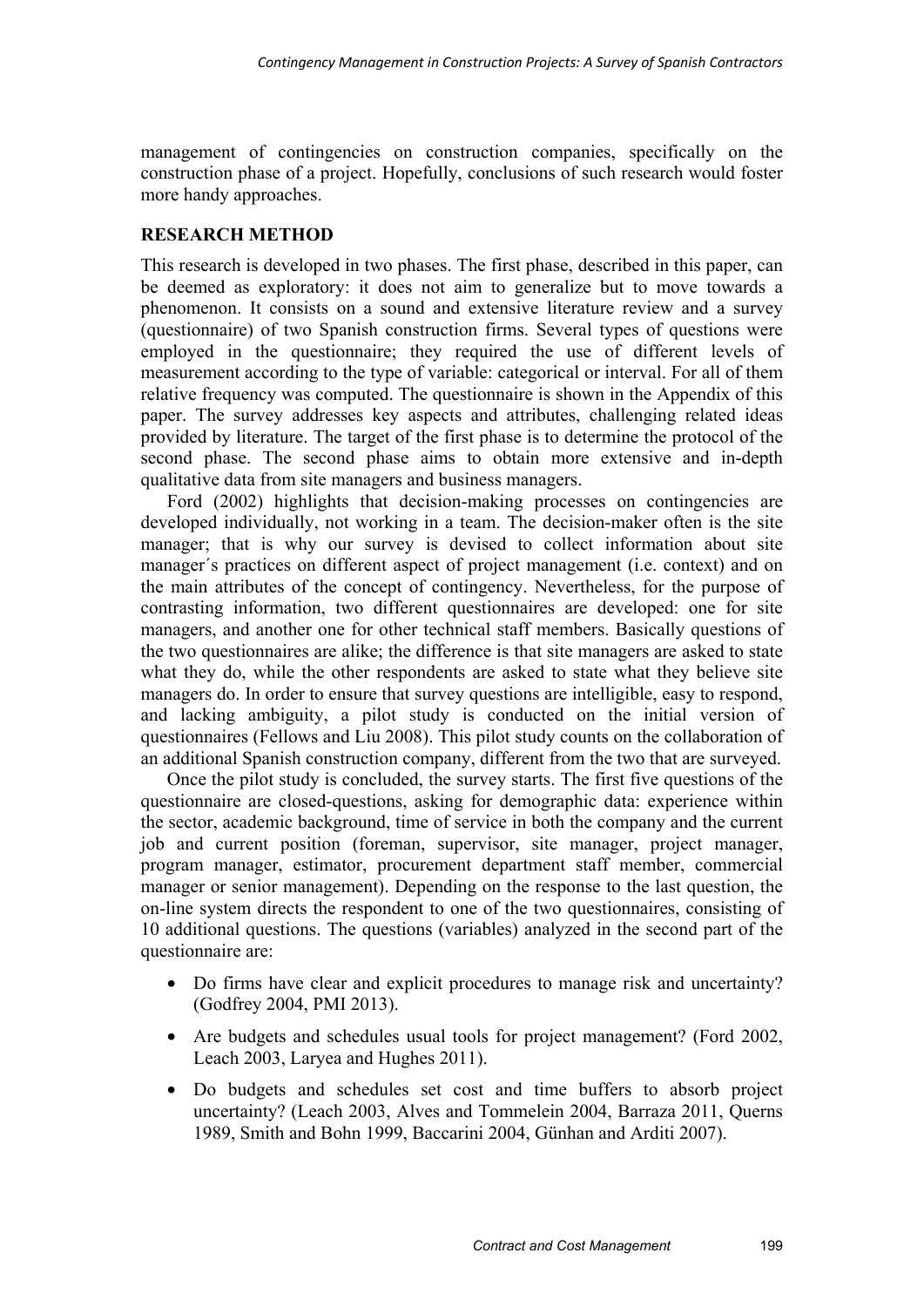- What methods do firms use to estimate those buffers? (Moselhi 1997, Smith and Bohn 1999, Baccarini 2004, Anderson, Mukherjee and Onder 2010, Barraza 2011, Xie, Abourizk and Ziu 2012).
- Is it feasible to use contingencies in order to seize opportunities and not only to face threats? (Rooke, Seymour and Fellows 2004).

The contact person of company A received an e-mail with the link to respond the survey on-line on 12 December 2013; on January 7, this contact person sent an e-mail to 53 staff members. In the case of company B, the dates are December 18, 2013, and January 9, 2014, respectively. Company B invited 203 staff members to respond the survey. In order to make the survey easier to understand and answer, a brief description of the research was included. In both cases, the survey was closed on January 26, 2014.

## **DEMOGRAPHY**

Jointly, the two companies sent the survey to 256 people, 108 of whom were supervisors. One hundred and thirty eight valid responses were collected, one of whom corresponded to a foreman  $(0.72 \%)$ , 18 to supervisors  $(13.04 \%)$ , 41 to site managers (29.71 %), 35 to staff members of different technical departments (procurement, occupational hazard prevention, estimating, quality and R&D) (25.36 %), 20 to program managers (14.9 %), 12 to commercial managers  $(8.70 \text{ %})$ and, finally, 11 to senior management (7.97 %).

37.96 % of the surveyed site managers responded to the questionnaire, while 65.54 % of the rest of the surveyed professionals did. A clear mismatch exists that might be related to the fact that site-managers intentionally keep contingency management hidden to retain control of contingency funds (Ford 2002). In the second phase of the research this issue will be further developed.

### **SURVEY RESULTS AND DISCUSSION**

Regarding the existence of formal procedures for project risk and uncertainty management, collected data were misleading: 53.75 % of respondents mentioned the existence of such a procedure, while 46.25 % stated that they did not know of it. This contradiction was reported to the top-management of both companies and the response was alike: neither company have such a procedure. The encountered reality, no clear risk management procedures are used by these two firms, fits the findings of Ford (2002). However, this contradiction will be researched during the second phase of the study.

The survey confirms the importance of both budgets and schedules as project management tools (Ford 2002, Leach 2003, Laryea and Hughes 2011). All the valid responses agree that site managers make "always, nearly always or very frequently" a budget and a schedule at the beginning of the construction phase of any project. But there are also many respondents (31.70 % of site managers and 71.13 % of the whole rest of respondents) who say that site managers "ever or hardly ever" take into account data from bidding process in order to make budgets and schedules. Perhaps, once again, the personal nature of project construction management might explain it.

Regarding time and cost buffers that site managers may include in the schedule and in the budget, respectively, the results of the survey show that about half of the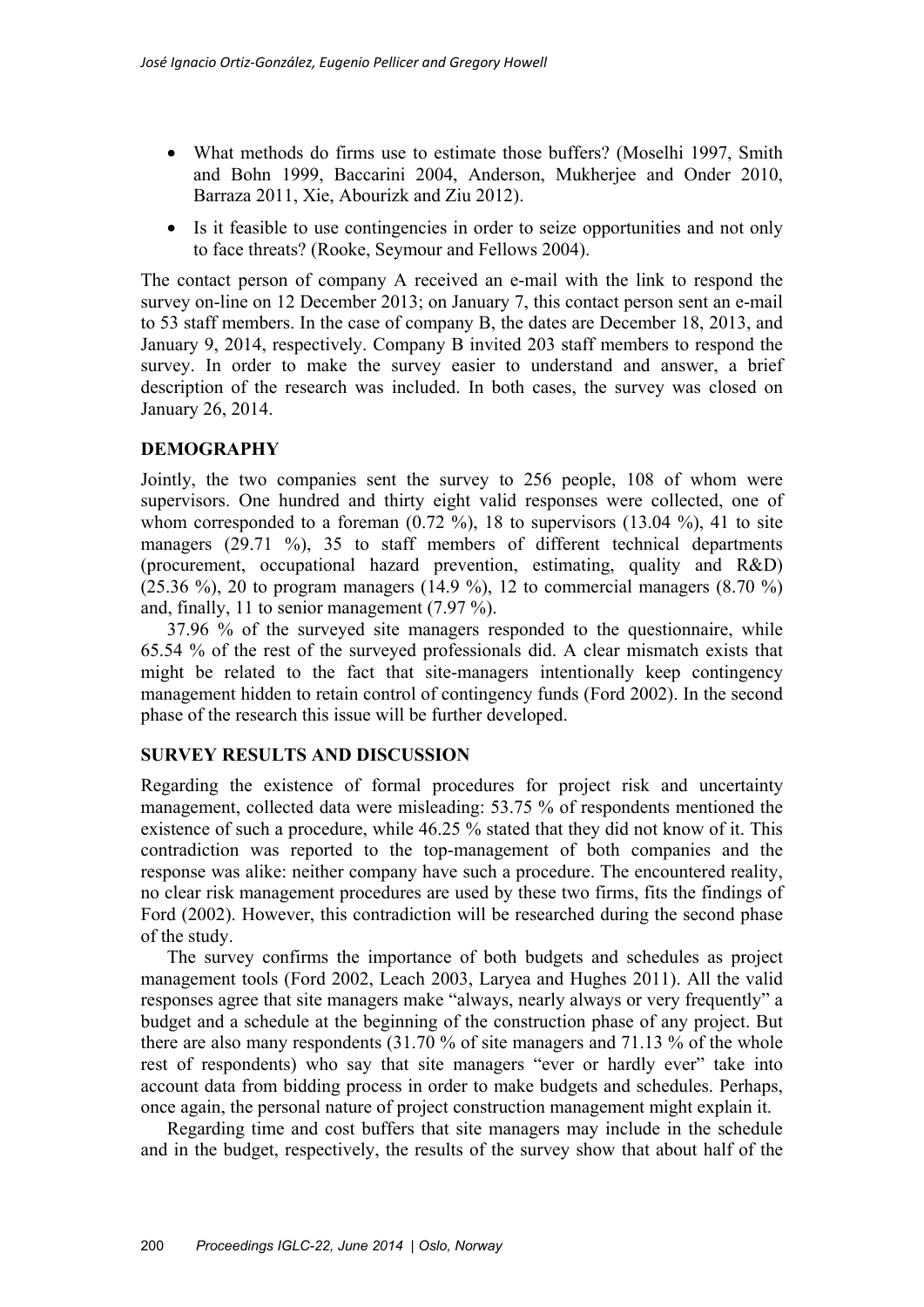total respondents (site managers and the rest alike) consider that supervisors "ever or hardly ever" include such buffers. The question was posed stressing that buffers could be explicit or not. It is possible for buffers to get included in task duration and cost estimates, quantities or unit rates (Leach 2003, Laryea and Hughes 2011) and, perhaps, site managers intentionally set contingencies in a tacit way in order to retain project control (Ford 2002). It is also possible, however, that the fact that contingencies are not set at all reflects a poor and hazardous risk management policy. This may respond to a willful management-by-objectives approach, or even it could reflect the existence of opportunities that have been identified despite they have not been documented. Additional research is needed on this topic.

About the methods that site managers use to set cost and time buffers, the conclusions of the survey are:

- Site managers set contingencies subjectively. This was confirmed regarding time buffers by 80.49 % of the site managers, while the percentage reached 100 % in the case of money buffers. As for the rest of professional profiles, 62.88 % agreed that site managers set subjectively time buffers, while 77.32 % consider the same in the case for money buffers (Moselhi 1997, Baccarini 2004, Anderson, Mukherjee and Onder 2010, Barraza 2011).
- Site managers estimate both cost and time buffers individually. They do not share the decision-making with other staff members (Ford 2002).
- 19.51 % of site managers claim they use Critical Chain Project Management (CCPM) to set time buffers; 17.55 % of the other professional profiles agree.
- None of the respondents say that site managers use Monte Carlo or "other methods" to estimate time or cost buffers (Smith and Bohn 1999, Ford 2002, González, Alarcón and Molenaar 2009, Barraza 2011, González et al. 2011, Laryea and Hughes 2011).

Over 80 % of the respondents claim that the completion date set in the initial schedule could be earlier than the completion date agreed with the client, because some opportunities to speed up the job have been identified. Along this line, over 60 % of the respondents refer that in order to estimate the target profit of the work, site managers take into account two aspects: on the one hand, costs and incomes objectively measurable and, on the other hand, pricing of opportunities that have been identified to reduce costs or to increase income from the construction project. During the second phase of this project a more extensive research will be developed on this topic. However, on the basis of the facts provided above, it could be considered that construction companies use a kind of contingency that has not been clearly described in the literature: "negative" cost and time buffers used to price those opportunities that have been identified and could reduce the time and optimize the cost. This kind of "negative" contingency would be, on the other hand, the way to quantitatively reflect the claims that firms plan during tendering processes. These claims explain why construction companies can bid lower prices, even below cost-recovery levels (Rooke, Seymour and Fellows 2004).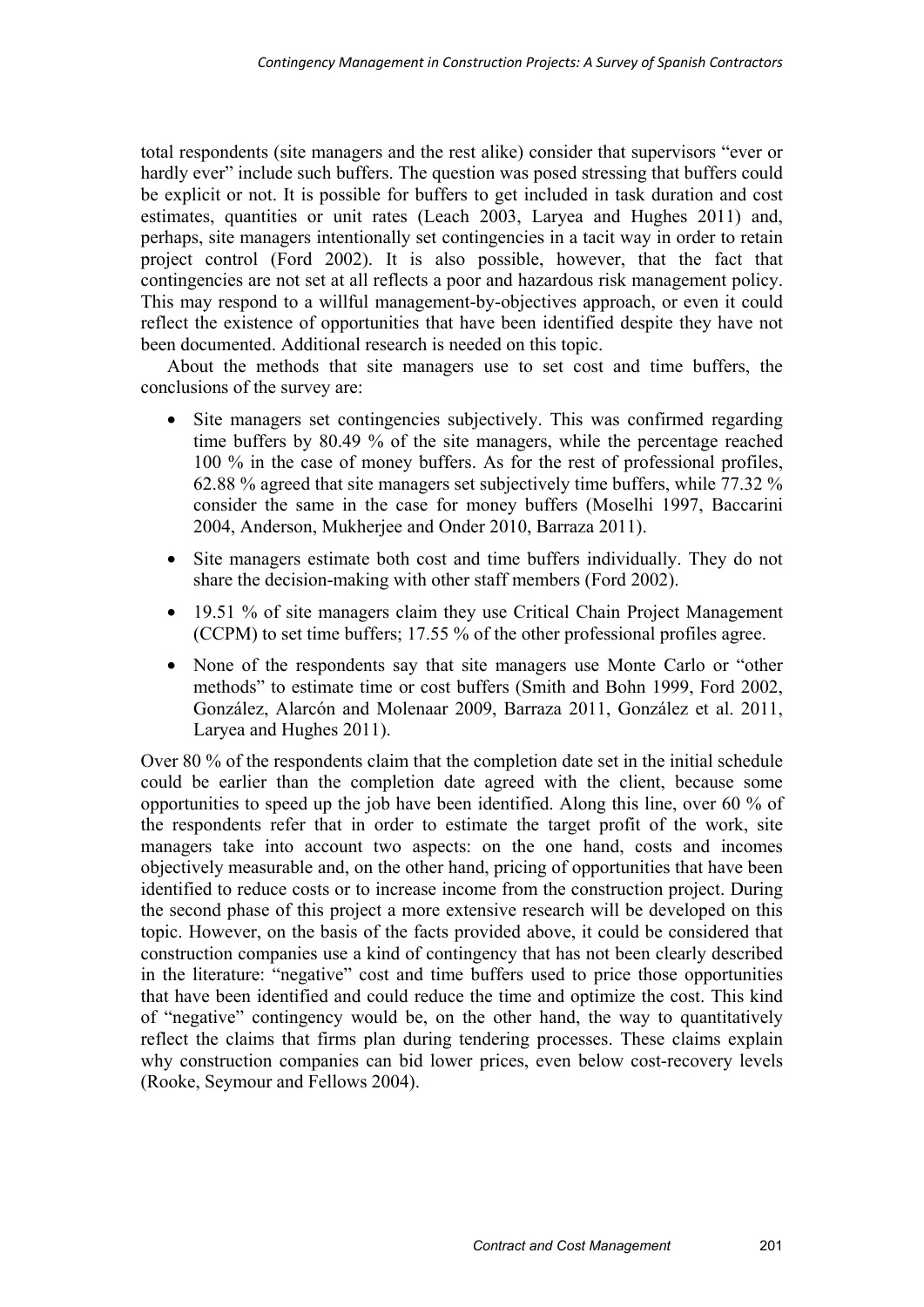#### **CONCLUSIONS**

Construction companies surveyed in this study do not typically use the formal and analytic methods proposed in the literature to manage contingencies. Certain authors (Ford 2002, Francis and Hester 2004, Laryea and Hughes 2011) highlight the importance of management methods founded on an empirical basis. However, only one study (Ford 2002) takes partially into account the actual contingency management practices of construction companies. This research initiative aims to overcome this gap, exploring the actual practices of construction companies during the construction phase of a project. Improving the knowledge on this topic is essential if contingency management is to drive process improvement.

The survey developed in this paper confirms, for the Spanish scenario, some ideas in the literature provides from other cultural environments. The main findings are described as follows:

- None of the two companies has clear management procedures to assess and manage project uncertainty.
- All the site managers who responded the survey made budgets and schedules, "always or nearly always", prior to begin the work.
- About half of the site managers do not typically include time and cost buffers in their budgets and schedules.
- When time and cost buffers are established, the site managers generally do it in a subjective manner.
- Site managers commonly assess opportunities that have been identified in order to reduce project completion time and/or to optimize project economic performance. The quantitative result of such assessment aims to shorten completion time and/or increase profit, which implicitly introduces a kind of contingency that has not been clearly described in the literature: a "negative" contingency. This "minus sign" contingency would fit the dual aspect of risk (threat and opportunity) that certain authors claim (Cabano 2004, PMI 2013).

Moreover, this study has also opened interesting lines of research where further analysis is needed. It is necessary to explore more extensively the above findings, mainly in the "negative" contingencies topic. And other sorts of contingencies provided in the literature but not tackled by the survey must be studied. The second phase of this research will provide an explanation for how Spanish construction companies manage risk and uncertainty during the construction project using contingencies; in order to do this, the following questions, among other, should be answered:

- Procedures of risk and uncertainty management: Why is it that contractors do not have these procedures?
- Launch of the construction project: budget and schedule. How do site managers make an initial definition of scope and quality? Do site managers tend to systematically identify and assess opportunities? Do site managers share information about such processes with their co-workers? Why don't site managers take into account tendering process information? Why do site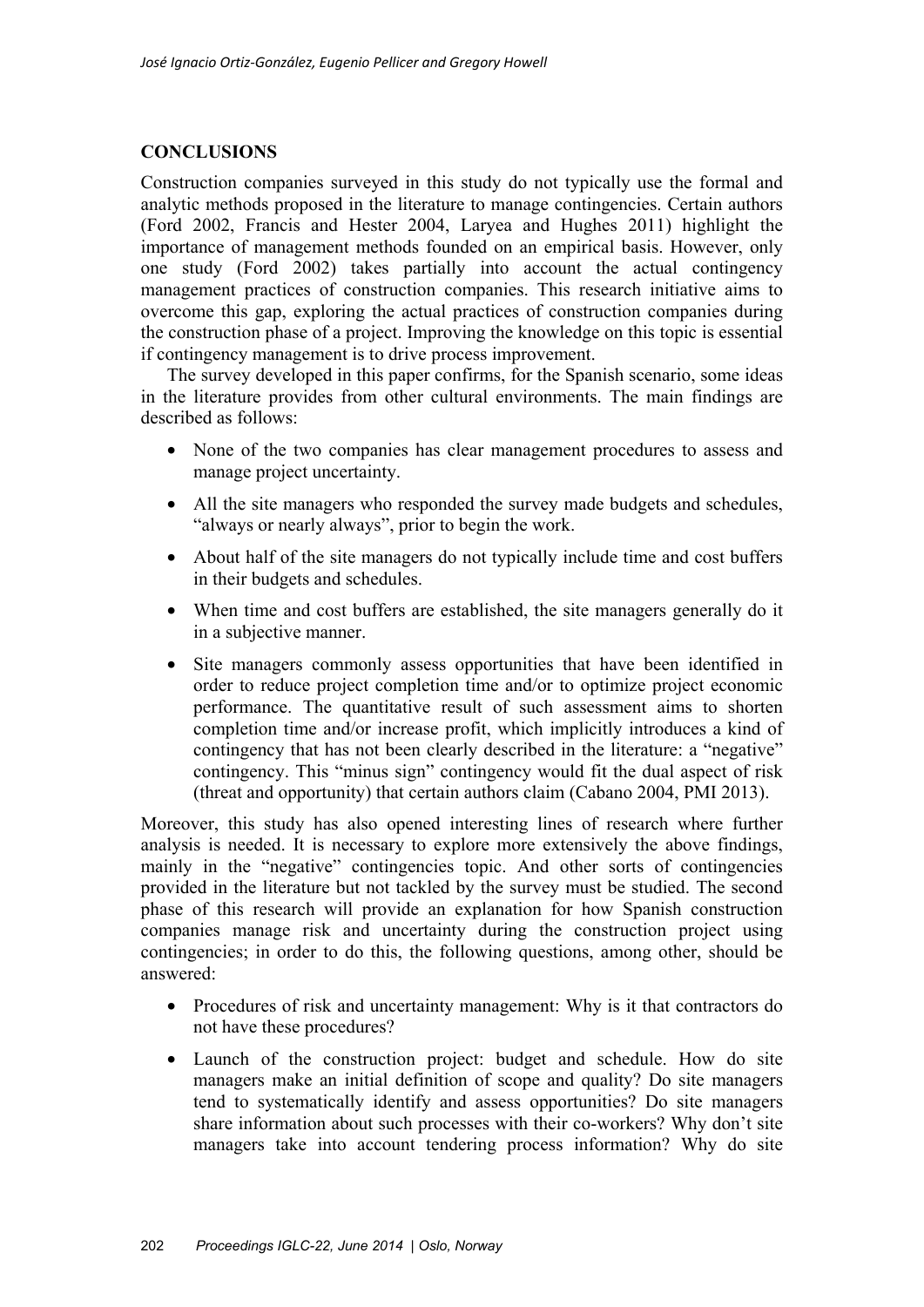managers set contingencies in a subjective manner? What factors do site managers take into account in order to quantify contingencies? Why do half of the site managers not typically include contingencies in their budgets and schedules?

- Dynamic construction project management: Do site managers monitor the initial estimations of contingencies? If yes, then how do site managers reassess contingencies? Is work-in-process used as a contingency? If yes, then how is it quantified? Who is responsible for doing it? How are capacity buffers defined? Who is responsible for doing establishing and monitoring them?
- Comprehensive risk management: Are contingencies managed holistically?

#### **ACKOWLEGMENTS**

We would like to express our most sincere appreciation to the companies that collaborated in this study, particularly to the people that have dedicated a few minutes of their time to contribute with their valuable ideas.

#### **REFERENCES**

- Alves, T.; Tommelein I.D. (2004). Simulation of buffering and batching practices in the interface detailing-fabrication-installation of HVAC ductwork. Proceedings of IGLC-12, August, Elsinore, Denmark.
- Anderson, G. R; Mukherjee, A; Onder, N. (2009). Traversing and querying constraint driven temporal networks to estimate construction contingencies. Automation in Construction, vol. 18, nº 6, p. 798-813.
- Andi, Andi. Appropriate allocation of contingency using risk analysis methodology. Civil Engineering Dimension, 2004, vol. 6, no 1, p. pp. 40-48.
- Baccarini, D. (2004). Accuracy in estimating project cost construction contingency— A statistical analysis. The Int. Construction Research Conf. of the Royal Institution of Chartered Surveyors, Leeds Metropolitan University, Leeds, UK.
- Ballard, G. (2005). Construction: one type of project production system. 13th International Group for Lean Construction Conference: Proceedings. International Group of Lean Construction, p. 29.
- Ballard, G.; Howell, G. (1995). Toward construction JIT. Lean Construction, p. 291- 300.
- Ballard, G.; Howell, G. (1998). Shielding production: essential step in production control. Journal of Construction Engineering and management, vol. 124, nº 1, p. 11-17.
- Barraza, G. A. (2010). Probabilistic estimation and allocation of project time contingency. Journal of Construction Engineering and Management, vol. 137, nº 4, p. 259-265.
- Cabano, S. L. (2005). Do we truly understand project risk? Engineering Management Review, IEEE, vol. 33, nº 1, p. 19-19.
- Espino, E.; Aranda, C.; Walsh, K.; Hutchinson, T.; Restrepo, J.; Hoehler, M.; Bachman, R. (2012). Relationship of time lag buffer to material stockpile buffer levels. Proceedings of the 20th Annual Conference of the International Group for Lean Construction (IGLC 20), San Diego, USA.

Fellows, R.; Liu, A. (2008). Research methods for construction. John Wiley & Sons.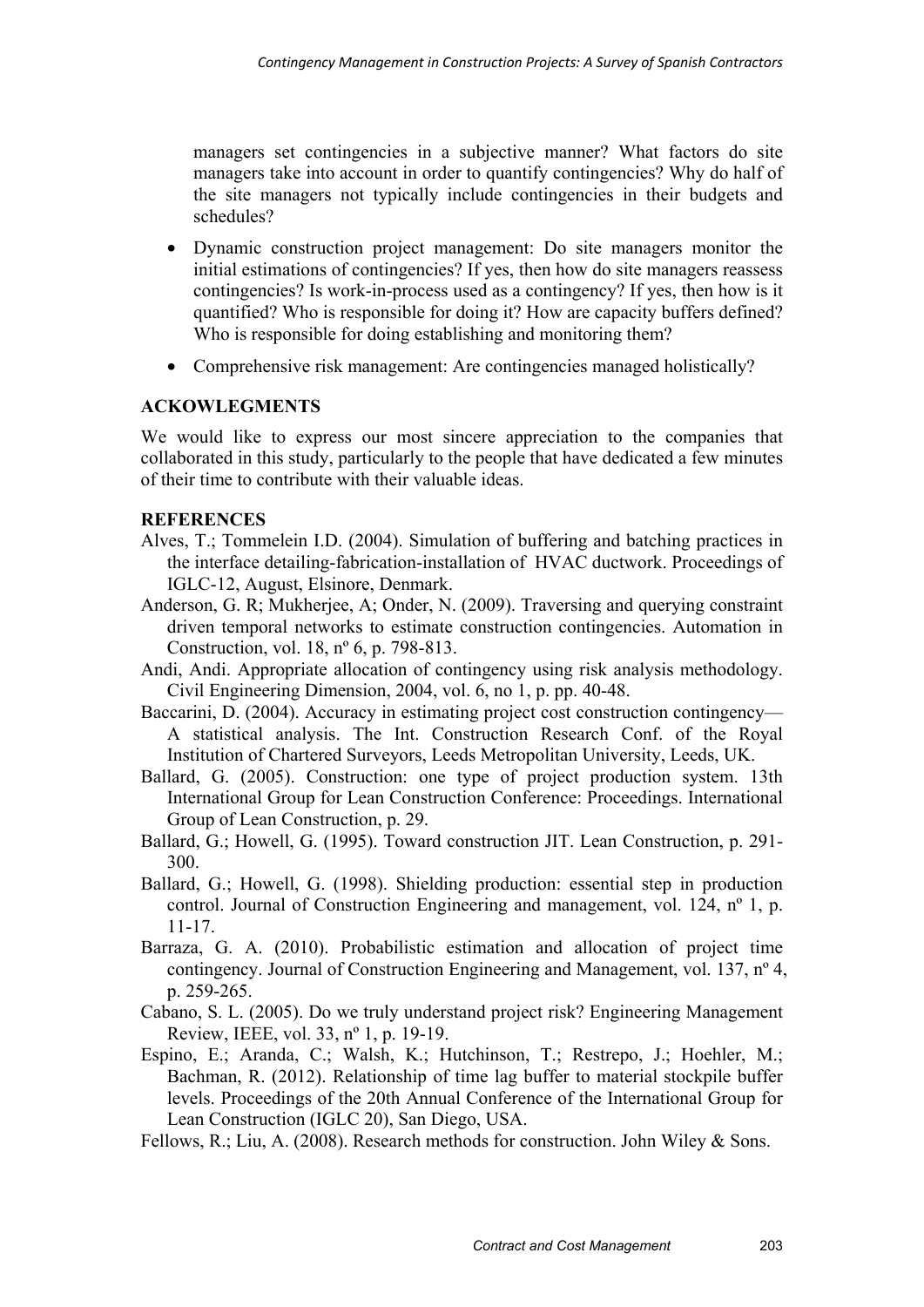- Fisher, Richard B. Partnering construction contracts: a conflict avoidance process. AACE International Transactions; 2004; ABI/INFORM Complete pg. CD171.
- Ford, D. N. (2002). Achieving multiple project objectives through contingency management. Journal of Construction Engineering and Management, vol. 128, nº 1, p. 30-39.
- Francis, D.; Hester, S. (2004). An invitation to ethnomethodology: Language, society and interaction. Sage.
- Godfrey, P. S. (2004). Control of risk a guide to the systematic management of risk from construction. CIRIA.
- González, V.; Alarcón, L.F.; Maturana, S.; Bustamante, J.A. (2011). Site management of work-in-process buffers to enhance project performance using the reliable commitment model: case study. Journal of Construction Engineering and Management, vol. 137, nº 9, p. 707-715.
- González, V.; Alarcón, L. F.; Molenaar, K. (2009). Multiobjective design of work-inprocess buffer for scheduling repetitive building projects. Automation in Construction, vol. 18, nº 2, p. 95-108.
- Günhan, S.; Arditi, D. (2007). Budgeting owner's construction contingency. Journal of construction engineering and management, vol. 133, nº 7, p. 492-497.
- Howell, G. A. (2012). Uncertainty and contingency: implications for managing projects. Proceedings of the 20th Annual Conference of the International Group for Lean Construction (IGLC 20), San Diego, USA.
- Howell, G. A.; Ballard, H. G. (1996). Managing uncertainty in the piping process.RR47-13. Construction Industry Institute, Austin, Texas.
- Laryea, S.; Hughes, W. (2010). Risk and price in the bidding process of contractors. Journal of Construction Engineering and Management, vol. 137, nº 4, p. 248-258.
- Leach, L. (2003). Schedule and cost buffer sizing: How to account for the bias between project performance and your model. Project management journal, vol. 34, nº 2, p. 34-47.
- Mak, S.; Picken, D. (2000). Using risk analysis to determine construction project contingencies. Journal of Construction Engineering and Management, vol. 126, nº 2, p. 130-136.
- Moselhi, O. (1997). Risk assessment and contingency estimating. AACE Transactions, p. 06.1-6.
- PMI (2013). A guide to the project management body of knowledge: PMBOK® Guide. Project Management Institute, Newton Square, Pennsylvania.
- Querns, W.R. (1989). What is contingency anyway? Association for the Advancement of Cost Engineering (AACE) Transactions.
- Rooke, J.; Seymour, D.; Fellows, R. (2004). Planning for claims: an ethnography of industry culture. Construction Management and Economics, 22(6), 655-662.
- Rother, M. (2010). Toyota Kata: managing people for improvement, adaptiveness, and superior results. New York: McGraw Hill.
- Russell, M. M. et al. (2012). Causes of time buffer in construction project task durations. Proceedings of the 20th Annual Conference of the International Group for Lean Construction (IGLC 20), San Diego, USA.
- Seung, H.; Hyung, K. Categorical relationship approach as an alternative risk analysis for predicting cost contingency. KSCE Journal of Civil Engineering, vol. 8, nº 2, March 2004. p 173-180.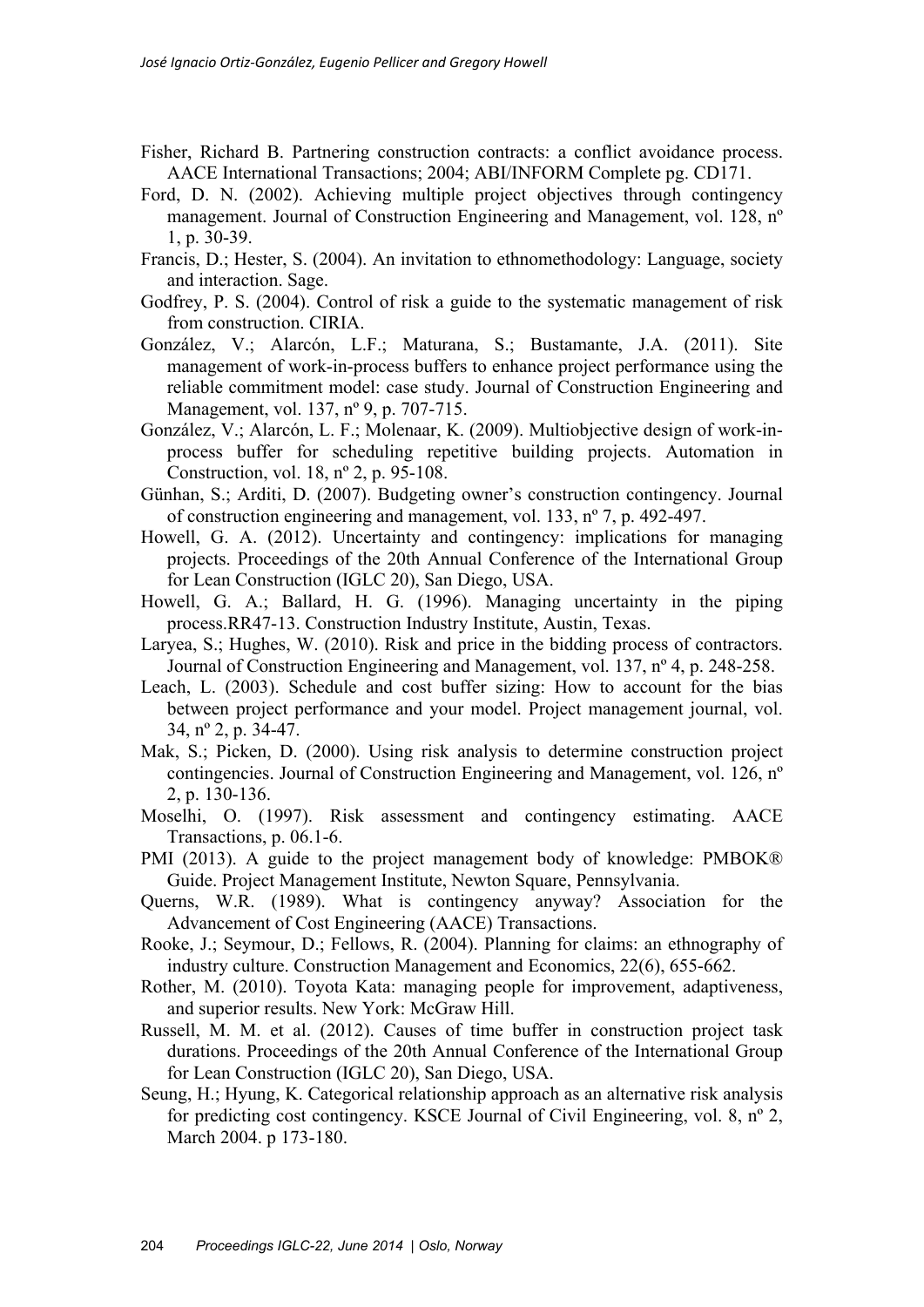- Smith, G. R.; Bohn, C. M. (1999). Small to medium contractor contingency and assumption of risk. Journal of Construction Engineering and Management, vol. 125, nº 2, p. 101-108.
- Xie, H.; Abourizk, S.; Zou, J. (2011). Quantitative method for updating cost contingency throughout project execution. Journal of Construction Engineering and Management, vol. 138, nº 6, p. 759-766.

#### **APPENDIX: QUESTIONNAIRE.**

The first five questions of the questionnaire refer to demographic topics: construction industry experience, current company experience, educational background and current position. The respondent´s current position entails two specific questionnaires from question 6 to 15: one for site managers and another different for the whole rest of positions. But both questionnaires are very similar. Site managers have been asked to say what they believe or what they make, while the rest of positions have been asked to say what they believe site managers think about or make. Another difference between both questionnaires is that some questions of the rest of positions one include an additional choice: "I do not know". The specific questionnaire that nonsite managers answered is shown below.

6.- Please, indicate your opinion about the corporate procedure of your company to manage uncertainty related to events or facts that could affect to construction project performance. a.- I am not aware of such procedure in my company. b.- I know the procedure but I normally I do not use because I consider it is useless. c.- I know the procedure but I normally I do not use because it is non-mandatory. d.- I know the procedure and I normally use it while it needs improvement. e.- I know the procedure, I normally use it and I consider it is good enough. f.- I know the procedure but I do not know either it is normally used nor it is good enough.

7.- Please, indicate if you believe that site managers make an initial schedule and an initial costs and incomes budget of their construction projects. a.- Always. b.- Almost always. c.- Very frequently. d.- Just sometimes. e.- Never or hardly ever. f.- I do not know.

8.- Regarding the above mentioned initial schedule and budget, please, indicate if you believe that site managers take into account those coming from bidding process. a.- Always. b.- Almost always. c.- Very frequently. d.- Just sometimes. e.- Never or hardly ever. f.- I do not know.

9.- Please, indicate if you believe that the initial schedule includes time buffers (explicit or not) to absorb uncertainty about the materialization of different events and its impact on the length of the scheduled tasks. a.- Always. b.- Almost always. c.- Very frequently. d.- Just sometimes. e.- Never or hardly ever. f.- I do not know.

10.- Please, indicate which one of the following methods is more frequently used by site managers to set up the above mentioned time buffers. a.- They subjectively estimate buffers based on different factors that could delay the